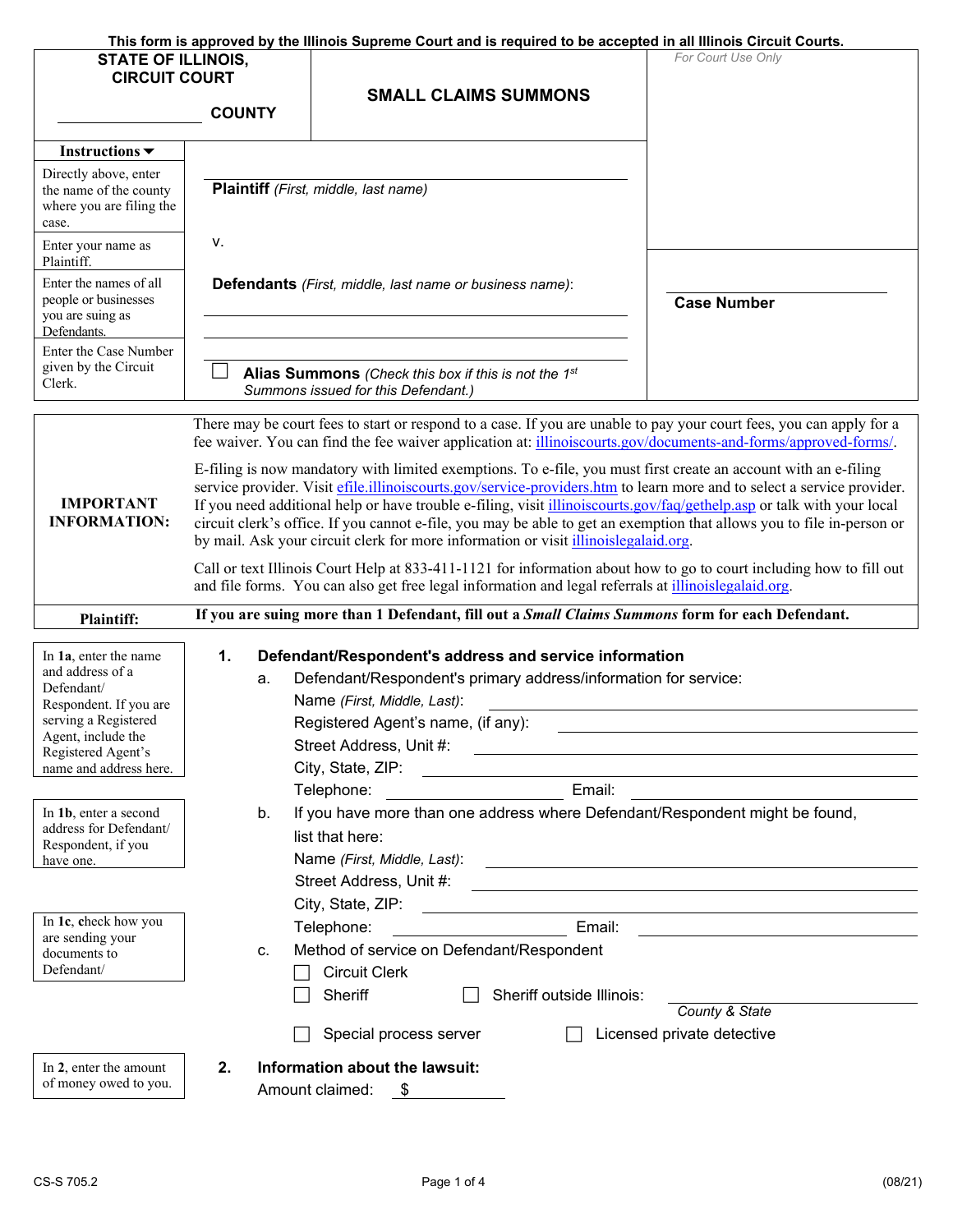Enter the Case Number given by the Circuit Clerk: \_\_\_\_\_\_\_\_\_\_\_\_\_\_\_\_\_\_\_\_\_\_\_\_\_\_\_\_\_\_

| In 3, enter your<br>complete address,<br>telephone number, and<br>email address, if you<br>have one.                                                | 3.<br><b>Contact information for the Plaintiff/Petitioner:</b><br>Name (First, Middle, Last): 2008. [2012]<br>City, State, ZIP: <u>City, State, ZIP:</u>                                                                                                                                                                                                                                |                                                                  |  |
|-----------------------------------------------------------------------------------------------------------------------------------------------------|-----------------------------------------------------------------------------------------------------------------------------------------------------------------------------------------------------------------------------------------------------------------------------------------------------------------------------------------------------------------------------------------|------------------------------------------------------------------|--|
|                                                                                                                                                     | GETTING COURT DOCUMENTS BY EMAIL: You should use an email account that you do not share with anyone else and that you check every<br>day. If you do not check your email every day, you may miss important information, notice of court dates, or documents from other parties.                                                                                                         |                                                                  |  |
| <b>Important information</b><br>for the person receiving<br>this Small Claims<br><b>Summons (Defendant):</b>                                        | You have been sued. Read all the documents attached to this <i>Small Claims Summons</i> .<br>You must attend court on the court date below. The judge may want to have a trial on that day. If you do not<br>attend, you could lose the case. If you are not ready for trial on your court date, you may ask the judge for<br>more time. The judge does not have to give you more time. |                                                                  |  |
| In 4, the plaintiff<br>should enter:<br>• The court date and<br>time (this will be a<br>date 40-61 days from                                        | Instructions for the person receiving this Small Claims Summons (Defendant):<br>4.<br>You must attend court on the date below:<br>at                                                                                                                                                                                                                                                    | a.m. $\Box$ p.m. in                                              |  |
| filing).<br>• The address of the<br>courthouse.                                                                                                     | <b>Time</b><br>Date<br>In-person at:                                                                                                                                                                                                                                                                                                                                                    | Courtroom                                                        |  |
| • The call-in or video<br>conference<br>information for remote<br>appearances (if<br>applicable).<br>• The clerk's phone                            | <b>Courthouse Address</b><br>City<br><b>OR</b><br><b>Remotely</b> (you may be able to attend this court date by phone or video conference. This<br>is called a "Remote Appearance.")                                                                                                                                                                                                    | ZIP<br><b>State</b>                                              |  |
| number and website.<br>All of this information<br>is available from the                                                                             | By telephone:<br>Call-in number for telephone remote appearance<br>By video conference:                                                                                                                                                                                                                                                                                                 |                                                                  |  |
| Circuit Clerk.<br>For more information<br>about how to complete                                                                                     | Video conference website<br>Video conference log-in information (meeting ID, password, etc)                                                                                                                                                                                                                                                                                             |                                                                  |  |
| 3. see How to File $\&$<br>Serve a Small Claims<br><i>Complaint</i> at<br><u>illinoiscourts.gov/do</u><br>cuments-and-<br>forms/approved-<br>forms. | Call the Circuit Clerk at:<br>Circuit Clerk's phone number<br>at:<br>Circuit Clerk's website                                                                                                                                                                                                                                                                                            | or visit their website<br>to find out more about how to do this. |  |
| <b>STOP!</b><br>The Circuit Clerk will<br>fill in this section.                                                                                     | <b>Witness this Date:</b><br><b>Clerk of the Court:</b>                                                                                                                                                                                                                                                                                                                                 | Seal of Court                                                    |  |
| <b>STOP!</b>                                                                                                                                        |                                                                                                                                                                                                                                                                                                                                                                                         |                                                                  |  |
| The officer or process<br>server will fill in the<br>Date of Service.                                                                               | Date of Service:<br>(Date to be entered by an officer or process server on the copy of this Summons left with the Defendant or<br>other person.)                                                                                                                                                                                                                                        |                                                                  |  |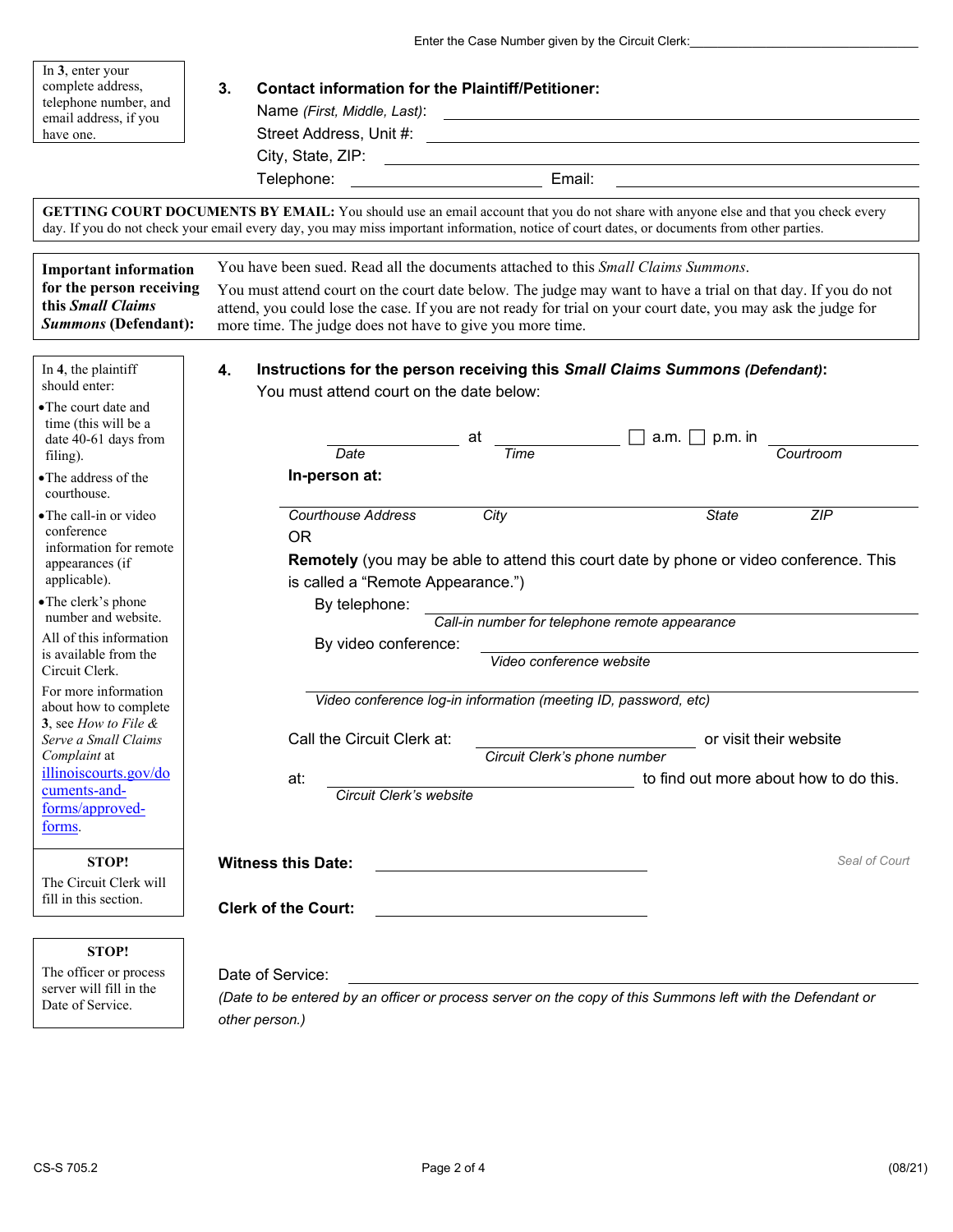|                                                                                                                               |                                                | This form is approved by the Illinois Supreme Court and is required to be accepted in all Illinois Circuit Courts.                                                                                                                                                                                                                       |                    |
|-------------------------------------------------------------------------------------------------------------------------------|------------------------------------------------|------------------------------------------------------------------------------------------------------------------------------------------------------------------------------------------------------------------------------------------------------------------------------------------------------------------------------------------|--------------------|
| <b>STATE OF ILLINOIS,</b><br><b>CIRCUIT COURT</b><br><b>COUNTY</b>                                                            |                                                | <b>PROOF OF SERVICE OF SMALL</b><br><b>CLAIMS SUMMONS &amp; SMALL</b><br><b>CLAIMS COMPLAINT</b>                                                                                                                                                                                                                                         | For Court Use Only |
| Instructions $\blacktriangledown$                                                                                             |                                                |                                                                                                                                                                                                                                                                                                                                          |                    |
| Directly above, enter<br>the name of the county<br>where you are filing<br>the case.                                          |                                                | Plaintiff (First, middle, last name)                                                                                                                                                                                                                                                                                                     |                    |
| ν.<br>Enter your name as<br>Plaintiff.<br>Enter the names of all<br>people or businesses<br>you are suing as<br>Defendants.   |                                                |                                                                                                                                                                                                                                                                                                                                          |                    |
|                                                                                                                               |                                                | <b>Defendants</b> (First, middle, last name or business name):                                                                                                                                                                                                                                                                           | <b>Case Number</b> |
| Enter the Case Number                                                                                                         |                                                |                                                                                                                                                                                                                                                                                                                                          |                    |
| given by the Circuit<br>Alias Summons (Check this box if this is not the 1st<br>Clerk.<br>Summons issued for this Defendant.) |                                                |                                                                                                                                                                                                                                                                                                                                          |                    |
| My name is                                                                                                                    |                                                | First, Middle, Last <b>First</b> , Middle, Last <b>First</b> , Middle, Last<br>that I served the Small Claims Summons and Small Claims Complaint on the Defendant,<br>as follows:<br><u> 1980 - Johann Barn, fransk politik (d. 1980)</u>                                                                                                |                    |
| First, Middle, Last<br><b>By Circuit Clerk:</b><br>City, State, ZIP:                                                          | By certified mail mailed by the Circuit Clerk: | On this date: $\_\_\_\_\_\_\_\$ at this time: $\_\_\_\_\_\_\_\_\_\_\_\_\_\_\$ a.m. $\_\_\_\_\_\_\$ p.m.<br>Street Address, Unit #: \\espite \\espite \\espite \\espite \\espite \\espite \\espite \\espite \\espite \\espite \\espite \\espite \\espite \\espite \\espite \\espite \\espite \\espite \\espite \\espite \\espite \\espite |                    |
| By sheriff or special process server:<br>Personally on the Defendant:<br>City, State, ZIP:                                    |                                                | Male: □ Female: □ Non-Binary: □ Approx. Age: Race: Race:<br>On this date: $\qquad \qquad$ at this time: $\qquad \qquad$ a.m. $\Box$ p.m.                                                                                                                                                                                                 |                    |
| On this date:<br>City, State, ZIP:<br>And left it with:                                                                       |                                                | On someone else at the Defendant's home who is at least 13 years old and is a family member or lives there:<br>$\frac{1}{2}$ at this time: $\frac{1}{2}$ a.m. $\frac{1}{2}$ p.m.                                                                                                                                                         |                    |

| First, Middle, Last                                                                                |      |
|----------------------------------------------------------------------------------------------------|------|
| Non-Binary:<br>Male:<br>Female: $\Box$<br>Approx. Age:<br>Race:                                    |      |
| and by sending a copy to this Defendant in a postage-paid, sealed envelope to the above address on |      |
|                                                                                                    | Date |
| On the Corporation's agent,                                                                        |      |
| First. Middle. Last                                                                                |      |
| Male:<br>Non-Binary:<br>Female:<br>Approx. Age:<br>Race:                                           |      |
| On this date:<br>at this time:<br>$\Box$ a.m. $\Box$ p.m.                                          |      |
| Street Address, Unit #:                                                                            |      |

City, State, ZIP: